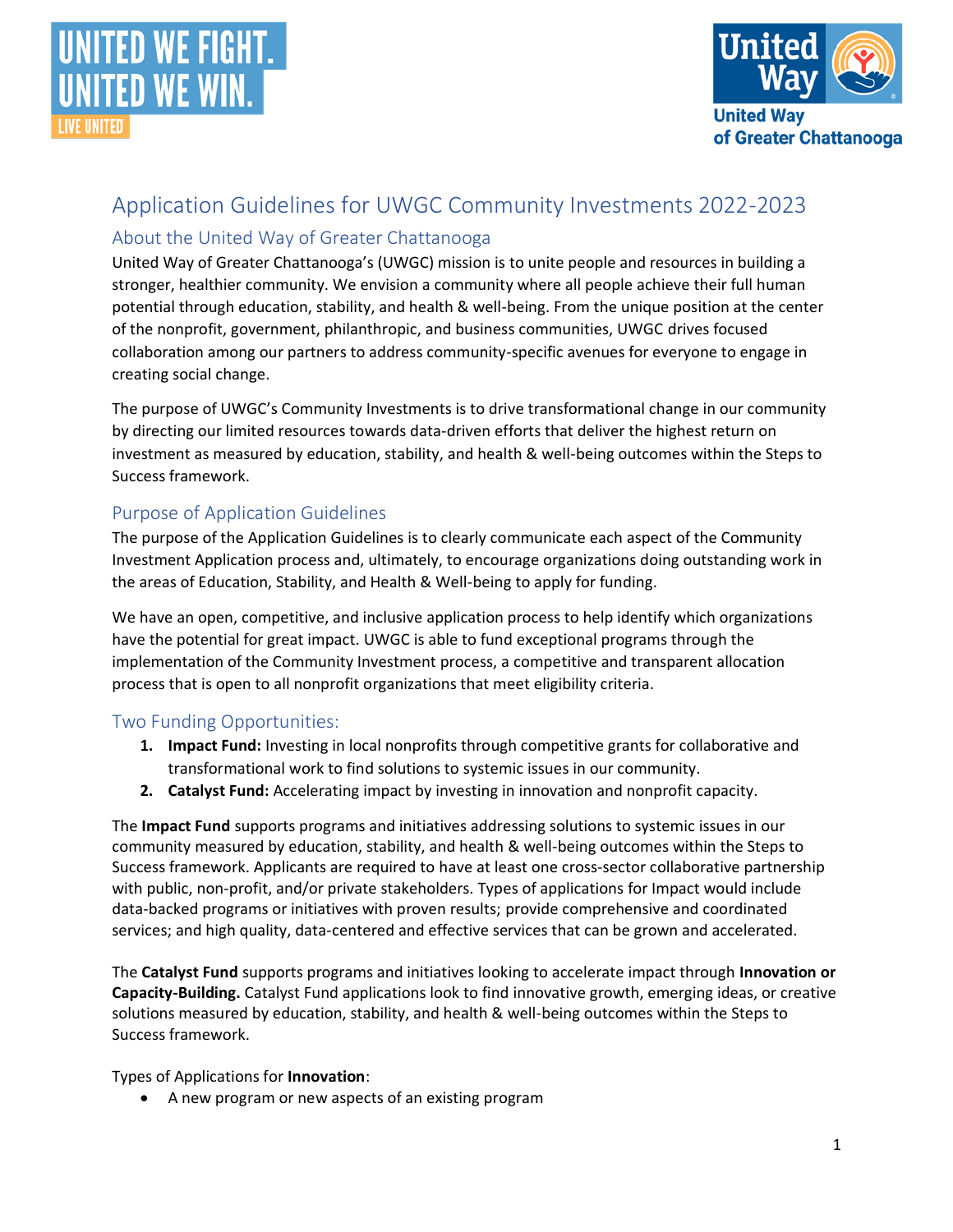



• Test a potential solution to a root cause issue or barrier to effectiveness in your work

#### Types of Applications for **Capacity-Building**:

• Investing in a nonprofit to bring it to the next level of operational, programmatic, financial, or organizational maturity, so it may more effectively and efficiently advance its mission and future sustainability of the organization.

## Applicant Requirements & Limits:

For the 2022-2023 Community Investment RFP, organizations are allowed to submit applications to both the Impact Fund and the Catalyst Fund. Grants are awarded from July 1, 2022 – June 30, 2023 with no option for multiyear funding. An organization may only apply once to the Impact Fund, which has no maximum request amount. The Catalyst Fund provides the choice to select either applying for an Innovation or Capacity-Building grant (you may not apply for both), which are capped at \$25,000. An organization may not split the requested amount between the Innovation and Capacity grants to total \$25,000 – organizations may only select to apply to either grant for up to \$25,000. Proposals that have previously received Catalyst Funds are not eligible to apply for Catalyst Funds for the same programs or purpose again. An organization may apply to only 1 fund if they prefer. The most robust questions and requirements are within the Impact Fund and will simplify or vary depending on the Fund and application chosen. These details will be within the [grant application portal.](https://uwgc.smapply.io/)

Because the dollars United Way raises stay in the geographical area and community where they are raised, we must know which geographical area you are applying for.

Organizations are only allowed to apply once to each fund (Impact and Catalyst) for each respective geographical area. The three geographical areas are the following:

- 1. Hamilton County
- 2. Marion and/or Sequatchie County
- 3. North Georgia Counties: Catoosa, Dade, and/or Walker

If you are applying to multiple geographical areas, you must create separate individual profiles for each in order to submit multiple applications.

#### For example:

If *Nonprofit A* serves in Hamilton County and Catoosa County, and they want to apply to both Impact and Catalyst, they are eligible to apply for funding from both geographic areas. *Nonprofit A* would register an individual profile from one representative of the organization for Hamilton County, complete the eligibility, select "Hamilton County", and select Impact Fund and Catalyst Fund (with the stream selection – either Innovation or Capacity-Building). *Nonprofit A* would then need to have another representative register an individual profile for North Georgia and follow the same steps.

If you have any questions regarding your specific circumstances, email our team at [impact@uwchatt.org](mailto:impact@uwchatt.org) to schedule a time to meet.

We are not equipped to support the following proposals for funding: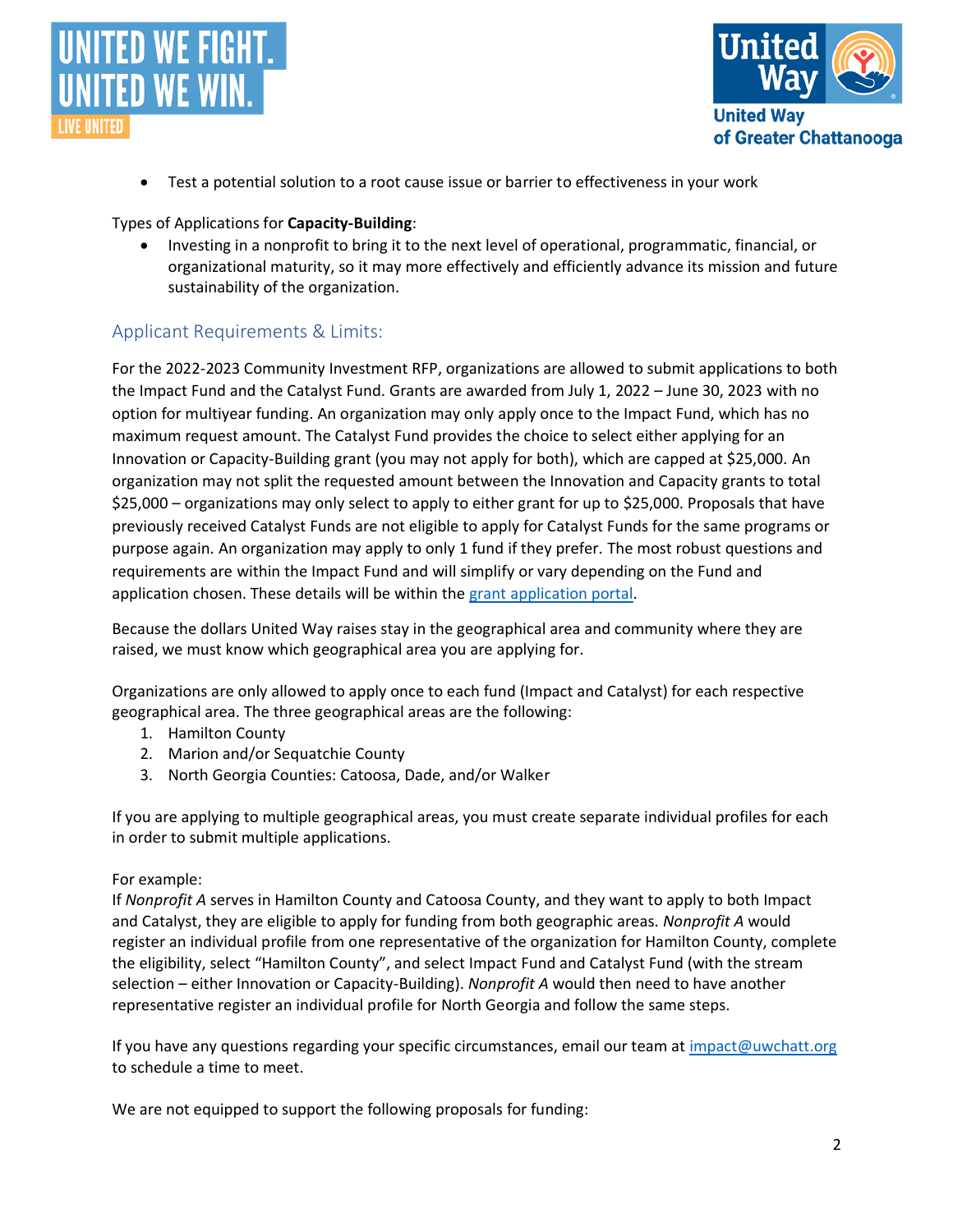



- Capital Campaigns
- Endowments
- Individuals
- Membership dues
- Organizations that have a written policy of discrimination based on sexual orientation and/or gender identity or organizations that foster or encourage racial, religious, class, or other prejudices.
- Private schools, unless the majority of students represent low- to moderate-income households or otherwise vulnerable children
- Sponsorships or fundraising events

#### Timeline:

- January 4, 2022: Release RFP & Application Opens (via Apply™); Rolling applications for Eligibility Quiz & LOI begins
- February 4, 2022: Deadline for LOI submission (via Apply™); Eligibility Quiz & LOI closes
- February 25, 2022: Full Application Closes
- January 6, 2022 February 22, 2022: UWGC Staff Office Hours every Tuesday & Thursday from 11am-12pm EST via Zoom
- February March 2022: Volunteer Advocate Trainings
- March 2022: Volunteer Advocates review applications
- April 2022: Application Review Calls; Volunteer Advocates evaluations submitted; CIC orientation
- May 2022: CIC meetings with funding recommendations made
- June 2022: Funding recommendations made to Board of Directors
- July 1, 2022: Award dispersal to grant recipients begins
- August 2022: Meet & Greet with all Grant Recipients and Volunteer Advocates
- November 2022: Shared Learning for Impact
- December 2022: Preparation for Mid-cycle reports
- February 6, 2023: Mid-cycle reports open
- March 3, 2023: Mid-cycle reports due
- April 2023: Shared Learning for Impact
- July 1, 2023: Final Reports Open
- July 29, 2023: Final Reports Due

#### Overview of Application Process

There are 11 steps in the Community Investment Application process. The bolded portions are the organization's responsibilities. The remaining steps are actions taken by UWGC & volunteers:

- **1. Agencies take Eligibility Quiz**
- 2. Approval or Denial of Eligibility
- **3. Letter of Intent (LOI) Submission**
- 4. Letter of Intent (LOI) Review & Selection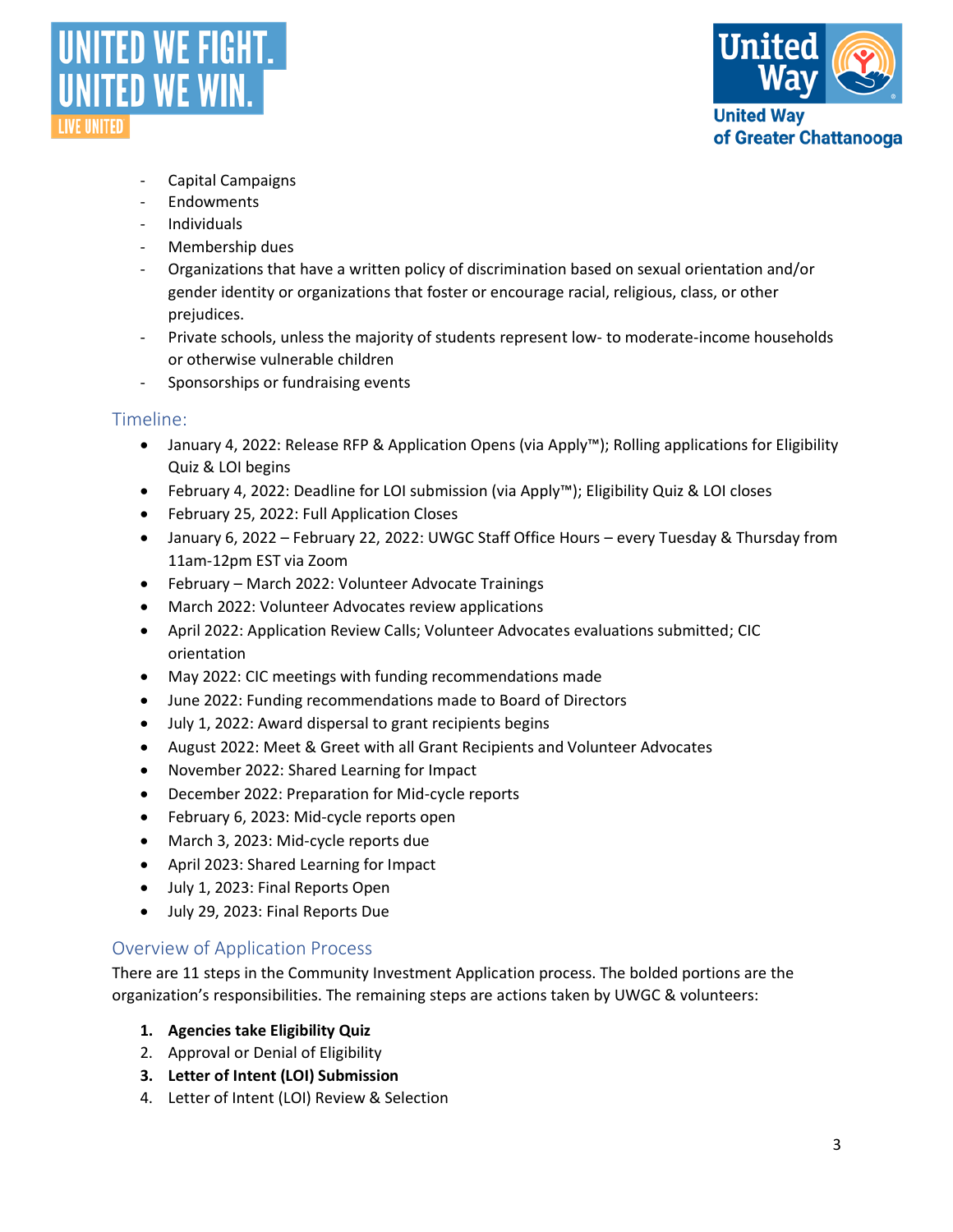



- **5. Community Investment Application Submission – Impact & Catalyst Applications**
- 6. Application Review & Scoring from Volunteer Advocates
- 7. Application & Scoring Consideration from Community Investment Committee
- 8. Funding Recommendations by Community Investment Committee
- 9. Review & Approval of Funding Recommendations by UWGC Board of Directors
- 10. Funding Approval
- **11. Contract Signed and Returned to UWGC**

The process opens and begins on January 4, 2022, with an Eligibility Quiz and Letter of Intent (LOI) Review running concurrently to determine whether or not an organization will be invited to complete the Community Investment Application.

The Eligibility Quiz will include the following:

- 1. The organization must meet the IRS standards for nonprofit status  $501(c)(3)$ , faith-based organization, or governmental entity. Please submit your 501(c)(3) letter.
- 2. The applicant must supply the organization's most recent IRS Form 990 or 990 EZ. Can the organization submit 990 or 990EZ upon request in the future (churches are exempt).
- 3. The organization must be chartered prior to January 1, 2019, and have staff in the UWGC service region.
- 4. The organization must provide services in 1 or more of the 6-county service region: Hamilton, Marion, Sequatchie Counties in Tennessee or Walker, Dade, Catoosa Counties in Georgia.
- 5. The organization must supply the organization's EIN/Tax ID#.
- 6. UWGC conducts business through the internet and its website. Applicants must be able to send and receive email.
- 7. UWGC makes its investment payments through EFT and will request appropriate banking information from organizations receiving funds. Applicants must be able to provide banking information.
- 8. The organization must be committed and able to make measurable improvements for clients in one of the Steps to Success for which United Way will invest funds. Measurable improvements must align with published outcomes and indicators.
- 9. The organization must be willing and able to enter into a provider MOU with United Way regarding participation in the United Way campaign and the provision of services in compliance with United Way requirements including submission of beneficiary reports of client demographics, program reports detailing outcomes achieved, and financial reports showing support, revenue and expenses by funded program.

Letters of Intent will ask a set of 10 questions to provide a high-level introduction to the proposal application to demonstrate (1) an alignment with the Steps to Success Model; (2) an understanding of the service population and community context; (3) an overview of the proposal's approach; and (4) organizational information (including budget and Board of Directors).

LOIs are due no later than February 4, 2022, in order to give ample time to access and complete the full application if approved. After the LOI is submitted, each LOI will be evaluated by UWGC staff and will be approved or denied on a rolling basis. If the applicant is approved to move to the next stage, all answers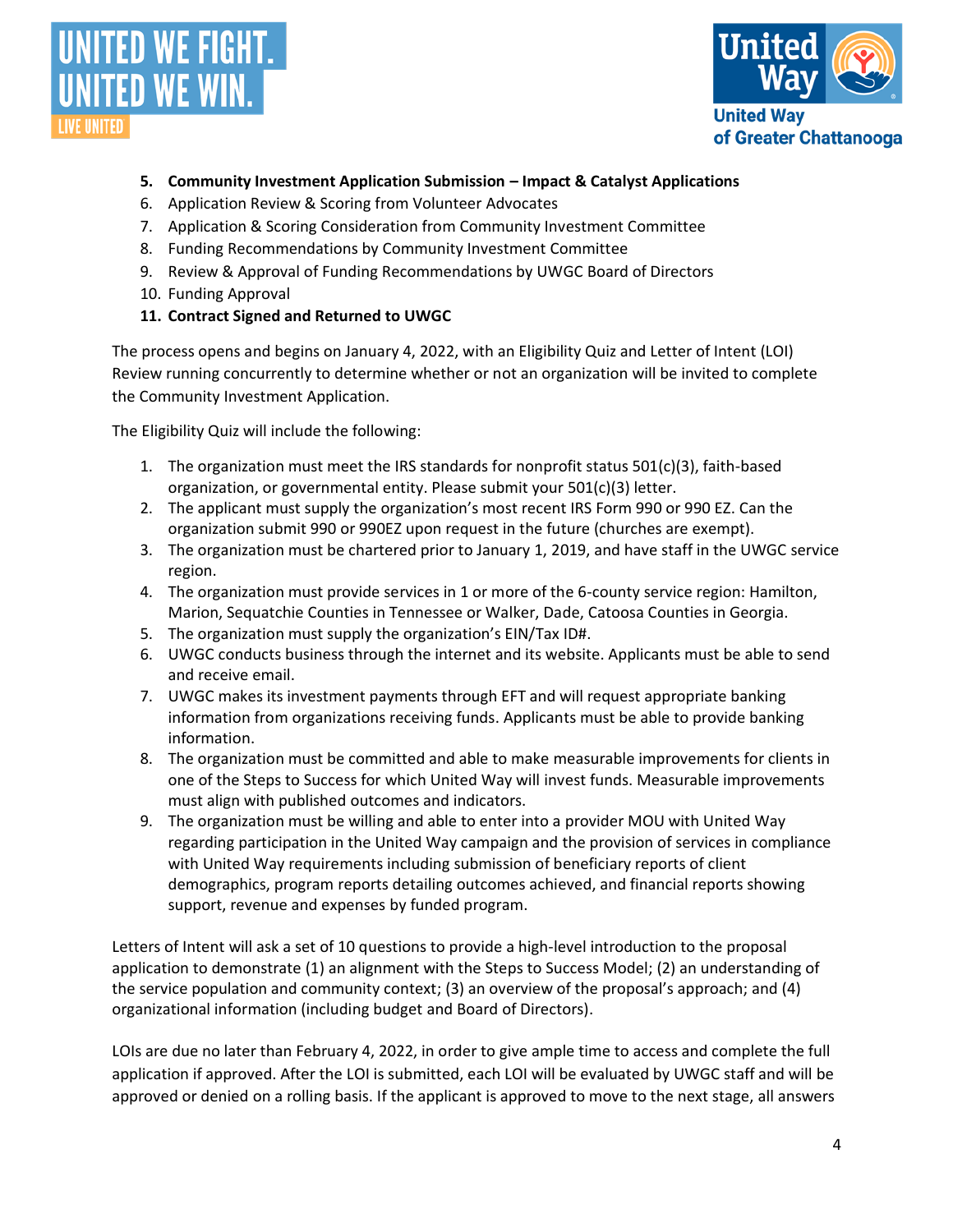



from the LOI will be brought forward into the full application with the option to edit or add for greater clarity and alignment.

LOIs that pass initial evaluations and are selected to proceed further will be notified and asked to complete the Community Investment Applications. Applications for Impact and Catalyst funds are due February 25, 2022, at 11:59pm. Throughout the month of January and February, UWGC staff will host weekly office hours to address any questions or concerns regarding each step of the application process on Tuesdays and Thursdays from 11am-12pm via Zoom. Registration for these meetings will be located on our website. If additional questions are needed outside of the scheduled office hours, organizations may request a meeting with a UWGC staff member.

When the Community Investment Applications are submitted, each application will be collected by UWGC staff and shared with Volunteer Advocates for review and scoring based on grading rubrics. Volunteer Advocates may interact with applicants through the Apply™ to clarify questions for submitted applications. Following the scoring of the applications, the Community Investment Committee volunteers will review the application & scoring considerations and provide funding recommendations within the limits of available, allocable funds raised through UWGC's workplace & individual donations. Recommendations will be brought to UWGC's Board of Directors for final review and approval. To learn more about our volunteer-driven review process, visit our [website here.](https://unitedwaycha.org/civolunteers/)

All programs are evaluated using standardized tools that measure the relative strength of the application. Successful programs will demonstrate an ability to achieve client success in the priority areas identified by UWGC. Final funding decisions cannot be appealed. Denied application may request feedback through emailing [impact@uwchatt.org.](mailto:impact@uwchatt.org) Funding decisions and notifications will be issued in late June after the Board of Directors meeting, and the first payments will begin July 1, 2022. Contracts must be signed and returned to UWGC no later than July 15, 2022. Funding periods follow the fiscal year from July 1, 2022 – June 30, 2023.

#### Community Investment Application Open Office Hours

Any organization is invited to join our UWGC Community Investment team every Tuesday and Thursday from 11am-12pm after the release of the RFP and applications on January 4<sup>th</sup>. To register and gain access to the Zoom meeting, please visit our website and click the registration link once available in January. Here are the following dates:

- January 6, 2022
- January 11, 2022
- January 13, 2022
- January 18, 2022
- January 20, 2022
- January 25, 2022
- January 27, 2022
- February 1, 2022
- February 3, 2022
- February 8, 2022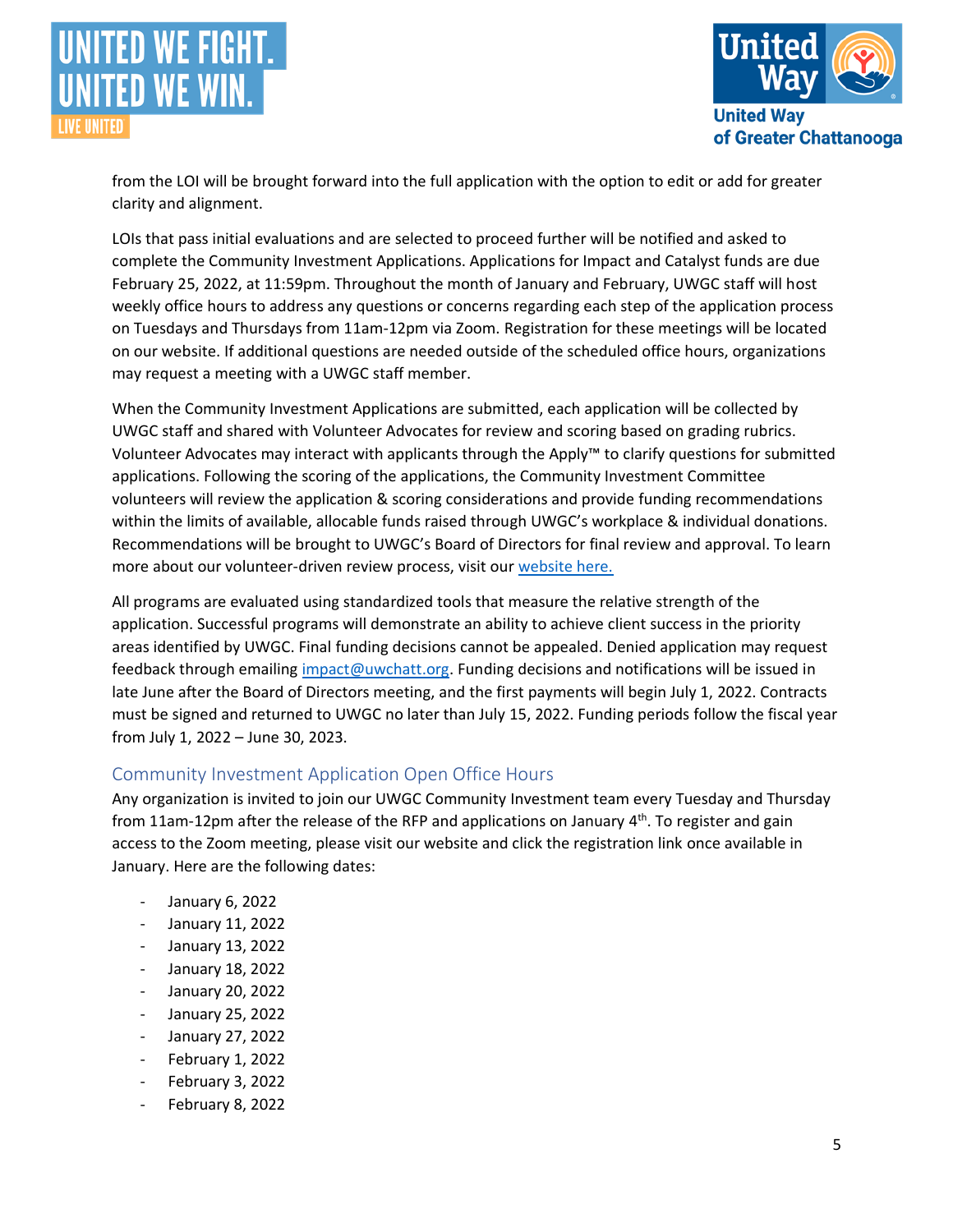



- February 10, 2022
- February 15, 2022
- February 17, 2022
- February 22, 2022

After the Eligibility & LOI deadline on February 4, 2022, only organizations who have been approved to apply to the final applications may continue to attend office hours. Denied organizations may request meetings with UWGC staff members after the close of the application, review, and awarding periods beginning in July 2022 through emailing [impact@uwchatt.org](mailto:impact@uwchatt.org) to discuss how to find solutions for future cycles.

# Changes in Reported Information

If reported information changes during the Community Investment Application & Review process (after submission of the application but before funding has been awarded), the organization must submit written (preferably via email) notification to UWGC immediately after the organization becomes aware of the change that explains what the change has been, why the change was made, and what the effect of the change is on the program/proposal. Please direct such communication to [impact@uwchatt.org.](mailto:impact@uwchatt.org)

If reported information changes after the proposal has been funded (after the grant has been awarded and organization has started to receive funding), the organization must submit notification to UWGC within 30 days after the organization becomes aware of the change that explains: what the change has been, why the change was made, and what the effect of the change is on the program. Please direct such communication to [impact@uwchatt.org.](mailto:impact@uwchatt.org)

#### Funding Acceptance

If the application is selected for United Way Community Investment Funding – either partially or fully – the Organization will receive the following documents:

- Funding Letter
- Funding Year 2022-2023 Organization Contract

By executing the Funding Year 2022-2023 Organization Contract, the Organization accepts all United Way funding as awarded in the United Way Funding Letter. In order for the Organization to receive the awarded funds, the Organization must agree to all United Way requirements for the accepted United Way funding, as outlined in the Funding Year 2022-2023 Organization Contract. The Contract must be signed and dated by the Organization's President/CEO.

In the following situations, an email must be submitted to United Way outlining the reasons for changes or declined funding:

- 1. If any program requires material changes as a result of the level of funding awarded. Changes to the program and continued funding of the program are subject to the approval of the Community Impact Committee.
- 2. If the Organization elects to decline funding.